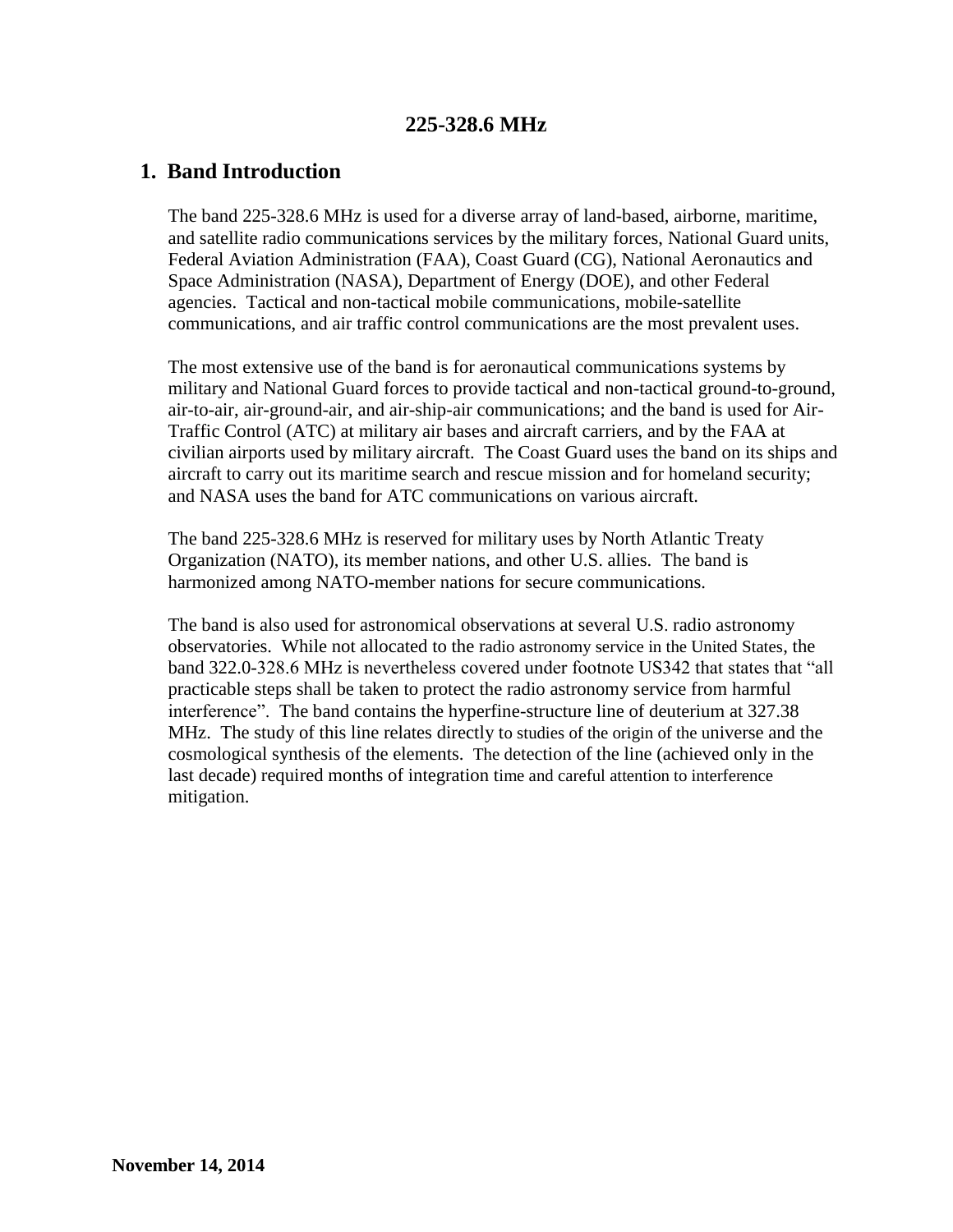# **2. Allocations**

#### **2a. Allocation Table**

The frequency allocation table shown below is extracted from the Manual of Regulations And Procedures for Federal radio Frequency Management, Chapter 4 – Allocations, Allotments and Plans.

### *Table of Frequency Allocations*

| <b>Federal Table</b>                                 | <b>Non-Federal Table</b> | <b>FCC Rule Part(s)</b> |
|------------------------------------------------------|--------------------------|-------------------------|
| 225-235<br><b>FIXED</b><br><b>MOBILE</b>             | 225-235                  |                         |
| G27                                                  |                          |                         |
| 235-267<br><b>FIXED</b><br><b>MOBILE</b>             | 235-267                  |                         |
| 5.111 5.199 5.256 G27 G100                           | 5.111 5.199 5.256        |                         |
| 267-322<br><b>FIXED</b><br><b>MOBILE</b><br>G27 G100 | 267-322                  |                         |
| 322-328.6<br><b>FIXED</b><br><b>MOBILE</b>           | 322-328.6                |                         |
| <b>US342 G27</b>                                     | <b>US342</b>             |                         |

#### *United States table*

**5.111** The carrier frequencies 2 182 kHz, 3 023 kHz, 5 680 kHz, 8 364 kHz and the frequencies 121.5 MHz, 156.8 MHz and 243 MHz may also be used, in accordance with the procedures in force for terrestrial radiocommunication services, for search and rescue operations concerning manned space vehicles. The conditions for the use of the frequencies are prescribed in Article **31**  and in Appendix **13**. The same applies to the frequencies 10 003 kHz, 14 993 kHz and 19 993 kHz, but in each of these cases emissions must be confined in a band of  $\pm$  3 kHz about the frequency.

**5.199** The bands 121.45-121.55 MHz and 242.95-243.05 MHz are also allocated to the mobilesatellite service for the reception on board satellites of emissions from emergency positionindicating radiobeacons transmitting at 121.5 MHz and 243 MHz (see Appendix **13**).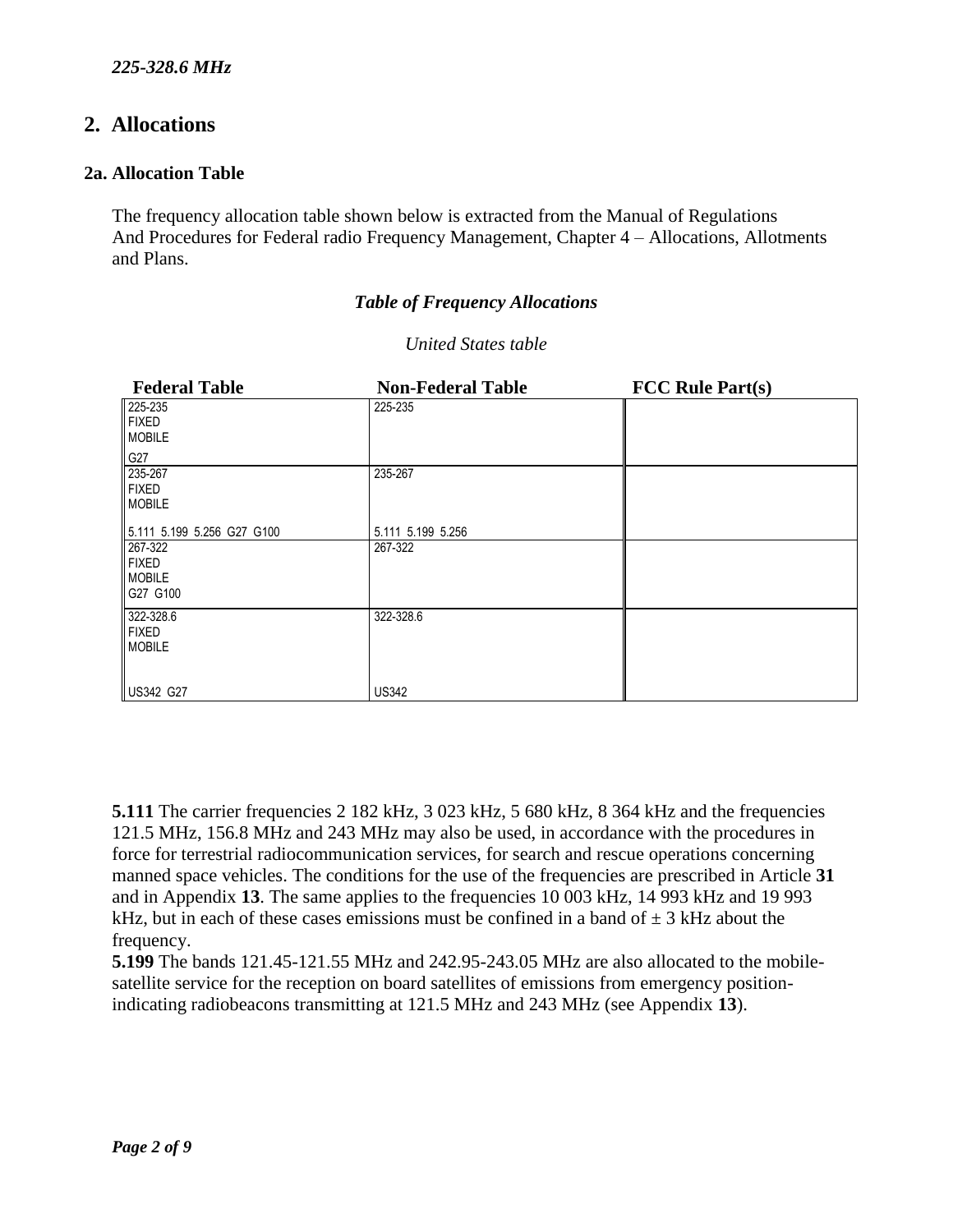**5.256A** *Additional allocation*: in China, the Russian Federation, Kazakhstan and Ukraine, the band 258-261 MHz is also allocated to the space research service (Earth-to-space) and space operation service (Earth-to-space) on a primary basis. Stations in the space research service (Earth-to-space) and space operation service (Earth-to-space) shall not cause harmful interference to, nor claim protection from, nor constrain the use and development of the mobile service systems and mobile-satellite service systems operating in the band. Stations in space research service (Earth-to-space) and space operation service (Earth-to-space) shall not constrain the future development of fixed service systems of other countries. (WRC-03)

**G27** In the bands 225-328.6 MHz, 335.4-399.9 MHz, and 1350-1390 MHz, the fixed and mobile services are limited to the military services.

**G100** The bands 235-322 MHz and 335.4-399.9 MHz are also allocated on a primary basis to the mobile-satellite service, limited to military operations.

| 13360-13410 kHz    | 42.77-42.87 GHz*   |
|--------------------|--------------------|
| 25550-25670 kHz    | 43.07-43.17 GHz*   |
| 37.5-38.25 MHz     | 43.37-43.47 GHz*   |
| 322-328.6 MHz*     | 48.94-49.04 GHz*   |
| 1330-1400 MHz*     | 76-86 GHz          |
| 1610.6-1613.8 MHz* | 92-94 GHz          |
| 1660-1660.5 MHz*   | 94.1-100 GHz       |
| 1668.4-1670 MHz*   | 102-109.5 GHz      |
| 3260-3267 MHz*     | 111.8-114.25 GHz   |
| 3332-3339 MHz*     | 128.33-128.59 GHz* |
| 3345.8-3352.5 MHz* | 129.23-129.49 GHz* |
| 4825-4835 MHz*     | 130-134 GHz        |
| 4950-4990 MHz      | 136-148.5 GHz      |
| 6650-6675.2 MHz*   | 151.5-158.5 GHz    |
| 14.47-14.5 GHz*    | 168.59-168.93 GHz* |
| 22.01-22.21 GHz*   | 171.11-171.45 GHz* |
| 22.21-22.5 GHz     | 172.31-172.65 GHz* |
| 22.81-22.86 GHz*   | 173.52-173.85 GHz* |
| 23.07-23.12 GHz*   | 195.75-196.15 GHz* |
| 31.2-31.3 GHz      | 209-226 GHz        |
| 36.43-36.5 GHz*    | 241-250 GHz        |
| 42.5-43.5 GHz      | 252-275 GHz        |

**US342** In making assignments to stations of other services to which the bands:

are allocated (\*indicates radio astronomy use for spectral line observations), all practicable steps shall be taken to protect the radio astronomy service from harmful interference. Emissions from spaceborne or airborne stations can be particularly serious sources of interference to the radio astronomy service (*see* ITU *Radio Regulations* at Nos. **4.5** and **4.6** and Article **29**).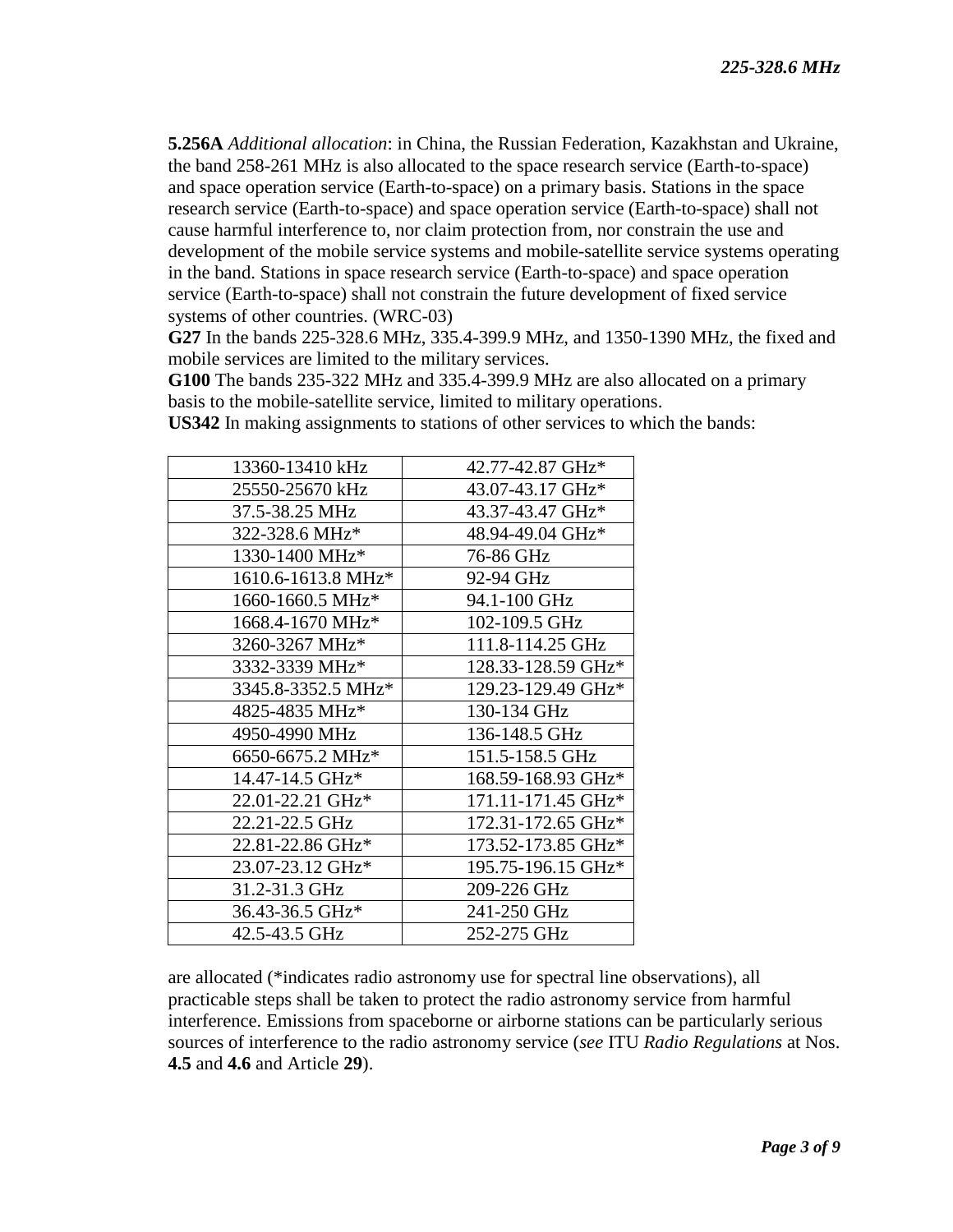## *225-328.6 MHz*

# **3. Federal Agency Use**

# **3a. Federal Agency Frequency Assignment Table**

The following table identifies the frequency band, type(s) of allocations(s), types of application, and the number of frequency assignments by agency

| 225-328.6 MHz Band                                                                                                                                                                                                                                                                                                                                                              |                                  |                                               |                                       |                        |                  |                                  |                    |                              |                         |                                     |                                    |                                    |                                      |                 |                                   |                                                         |              |
|---------------------------------------------------------------------------------------------------------------------------------------------------------------------------------------------------------------------------------------------------------------------------------------------------------------------------------------------------------------------------------|----------------------------------|-----------------------------------------------|---------------------------------------|------------------------|------------------|----------------------------------|--------------------|------------------------------|-------------------------|-------------------------------------|------------------------------------|------------------------------------|--------------------------------------|-----------------|-----------------------------------|---------------------------------------------------------|--------------|
| <b>FEDERAL EXCLUSIVE BAND</b><br><b>FIXED</b>                                                                                                                                                                                                                                                                                                                                   |                                  |                                               |                                       |                        |                  |                                  |                    |                              |                         |                                     |                                    |                                    |                                      |                 |                                   |                                                         |              |
|                                                                                                                                                                                                                                                                                                                                                                                 | <b>MOBILE</b>                    |                                               |                                       |                        |                  |                                  |                    |                              |                         |                                     |                                    |                                    |                                      |                 |                                   |                                                         |              |
|                                                                                                                                                                                                                                                                                                                                                                                 | <b>TYPE OF APPLICATION</b>       |                                               |                                       |                        |                  |                                  |                    |                              |                         |                                     |                                    |                                    |                                      |                 |                                   |                                                         |              |
|                                                                                                                                                                                                                                                                                                                                                                                 |                                  |                                               |                                       |                        |                  |                                  |                    |                              |                         |                                     |                                    |                                    |                                      |                 |                                   |                                                         |              |
|                                                                                                                                                                                                                                                                                                                                                                                 | <b>AERONAUTICAL</b><br>TELEMETRY | <b>AIR</b><br>OPERATIONS<br><b>AIR GROUND</b> | EMERGENCY ORDNANCE<br><b>DISPOSAL</b> | <b>FIXED SATELLITE</b> | FLIGHT TELEMETRY | <b>LAND MOBILE</b><br>OPERATIONS | LAND RADIOLOCATION | MARITIME MOBILE<br>SATELLITE | <b>MOBILE SATELLITE</b> | SATELLITE POSITION<br><b>BEACON</b> | <b>MOBILE SURFACE</b><br>TELEMETRY | POINT TO POINT DATA<br><b>LINK</b> | <b>SHIP SHORE SHIP</b><br>OPERATIONS | SPACE OPERATION | <b>SPACE TO EARTH</b><br>TRACKING | <b>DEVELOPMENT</b><br>EVALUATION<br>RESEARCH<br>TESTING | <b>TOTAL</b> |
| <b>AGENCY</b>                                                                                                                                                                                                                                                                                                                                                                   |                                  | $\overline{2}$                                |                                       |                        |                  |                                  |                    |                              |                         |                                     |                                    |                                    |                                      |                 |                                   |                                                         | $\mathbf{2}$ |
| $\frac{\mathbf{A}}{\mathbf{A}\mathbf{F}}$<br>$\frac{\mathbf{A}\mathbf{F}}{\mathbf{A}\mathbf{R}}$                                                                                                                                                                                                                                                                                | $\overline{\mathbf{4}}$          | 3832                                          |                                       | 15                     | $\overline{2}$   | 629                              | 5                  |                              | 19                      |                                     |                                    | 39                                 | $\overline{2}$                       | $\overline{2}$  |                                   | 246                                                     | 4795         |
|                                                                                                                                                                                                                                                                                                                                                                                 |                                  | 829                                           |                                       |                        |                  | 86                               |                    |                              |                         |                                     |                                    | 452                                | $\mathbf{1}$                         |                 |                                   | 32                                                      | 1400         |
|                                                                                                                                                                                                                                                                                                                                                                                 |                                  | 127                                           |                                       |                        |                  |                                  |                    |                              |                         |                                     |                                    |                                    | 4                                    |                 |                                   |                                                         | 132          |
| <b>DHS</b>                                                                                                                                                                                                                                                                                                                                                                      |                                  | 315                                           |                                       |                        |                  |                                  |                    |                              |                         |                                     |                                    |                                    |                                      |                 |                                   |                                                         | 315          |
| <b>DOE</b>                                                                                                                                                                                                                                                                                                                                                                      |                                  | 8                                             |                                       |                        | 8                |                                  |                    |                              | 1                       | 1                                   |                                    |                                    |                                      | $\overline{2}$  |                                   | 20                                                      | 40           |
| <b>DOI</b>                                                                                                                                                                                                                                                                                                                                                                      |                                  | $\mathbf{1}$                                  |                                       |                        |                  |                                  |                    |                              |                         |                                     |                                    |                                    |                                      |                 |                                   |                                                         | $\mathbf{1}$ |
| FAA<br>MC                                                                                                                                                                                                                                                                                                                                                                       |                                  | 3906                                          |                                       |                        |                  |                                  |                    |                              |                         |                                     |                                    |                                    |                                      |                 |                                   |                                                         | 3906         |
|                                                                                                                                                                                                                                                                                                                                                                                 |                                  | 729                                           |                                       |                        |                  | 122                              |                    |                              |                         |                                     | 51                                 | $\overline{7}$                     |                                      |                 |                                   | 37                                                      | 946          |
| $\overline{\bf N}$                                                                                                                                                                                                                                                                                                                                                              | 11                               | 1616                                          | $\mathbf{2}$                          | 58                     |                  | 95                               |                    | 576                          | 334                     |                                     | 29                                 | 16                                 | 414                                  |                 | 320                               | 189                                                     | 3660         |
| NASA<br>VA                                                                                                                                                                                                                                                                                                                                                                      |                                  | 32                                            |                                       |                        |                  | 6                                |                    |                              |                         |                                     |                                    |                                    |                                      |                 |                                   |                                                         | 39           |
|                                                                                                                                                                                                                                                                                                                                                                                 |                                  |                                               |                                       |                        |                  | 3                                |                    |                              |                         |                                     |                                    |                                    |                                      |                 |                                   |                                                         | 3            |
| <b>TOTAL</b>                                                                                                                                                                                                                                                                                                                                                                    | 15 <sup>1</sup>                  | 11397                                         | $\overline{2}$                        | 73                     | 10               | 941                              | 5                  | 576                          | 354                     | $\overline{2}$                      | 80                                 | 514                                | 421                                  | 4               | 320                               | 525                                                     | 15239        |
| The number of actual systems, or number of equipments, may exceed and sometimes far exceed, the number of frequency assignments in a band. Also, a<br>frequency assignment may represent, a local, state, regional, or nationwide authorization. Therefore, care must be taken in evaluating bands strictly on the<br>basis of assignment counts or percentages of assignments. |                                  |                                               |                                       |                        |                  |                                  |                    |                              |                         |                                     |                                    |                                    |                                      |                 |                                   |                                                         |              |

## *Federal Frequency Assignment Table*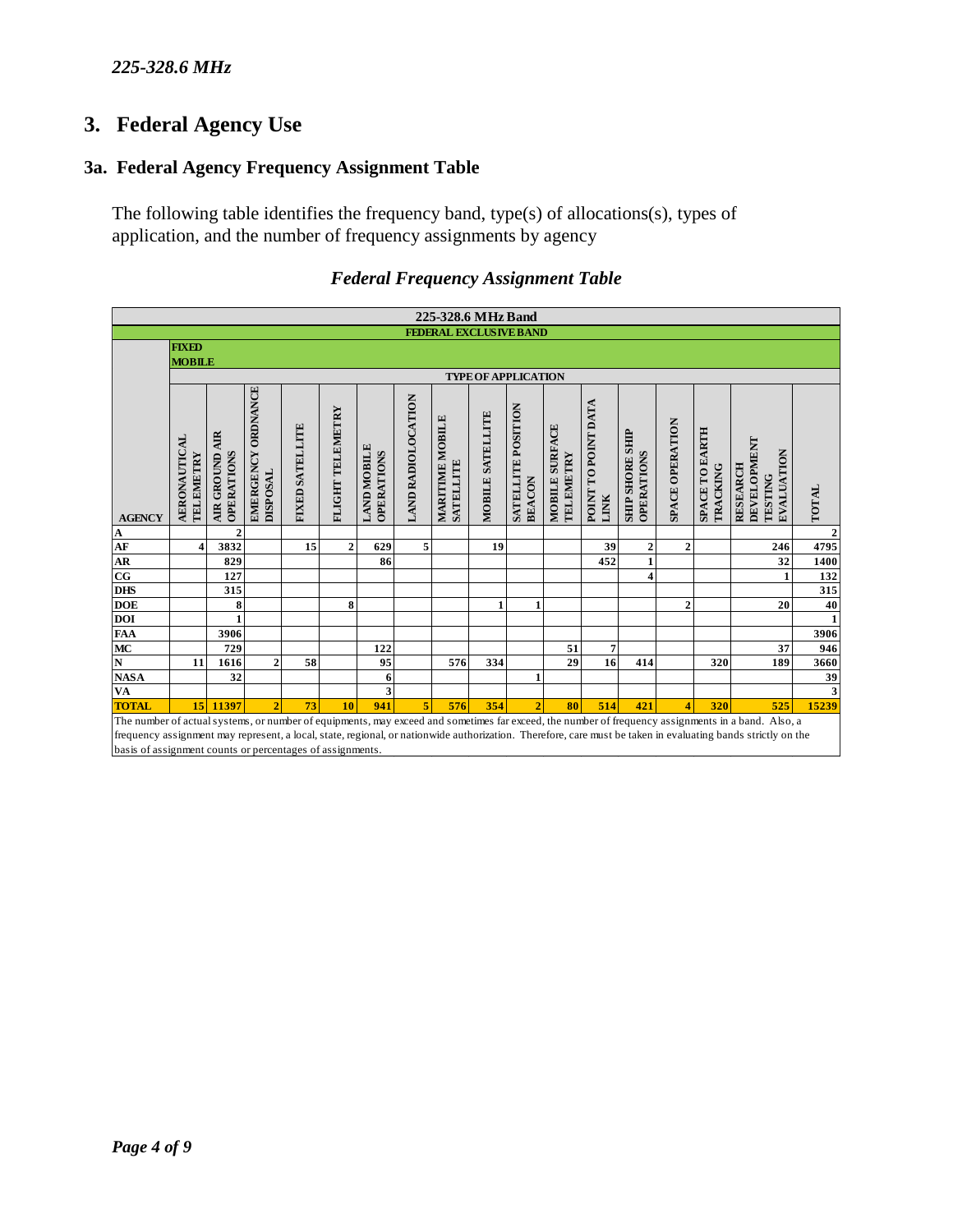### **3b. Percentage of Frequency Assignments Chart**

The following chart displays the percentage of assignments for the applications operating in the chart legend below for the frequency band 225-328.6 MHz. The greatest use of the band is for Air/Ground/Air operations.



# **4. Frequency Band Analysis by Application**

The band 225-328.6 MHz has been reserved for military operations by NATO and within the individual NATO member countries. The military nature of this band has also been maintained by certain allied and friendly nations outside the NATO alliance such as Australia, Israel, New Zealand, and Saudi Arabia; and by the European Cooperation Partner nations and the Partners for Peace nations.

#### **4a. Mobile-Satellite Communications**

 Satellites operating in the mobile-satellite service in this band are used by the military services and the Coast Guard. The military mobile-satellite communications networks in the band serve ships at sea, aircraft, land-based forces, and a variety of other U.S. military fixed and mobile terminals used by mobile users. The bands 225-322 MHz and 335.4- 399.9 MHz are the only bands below 7250 MHz available for Federal Government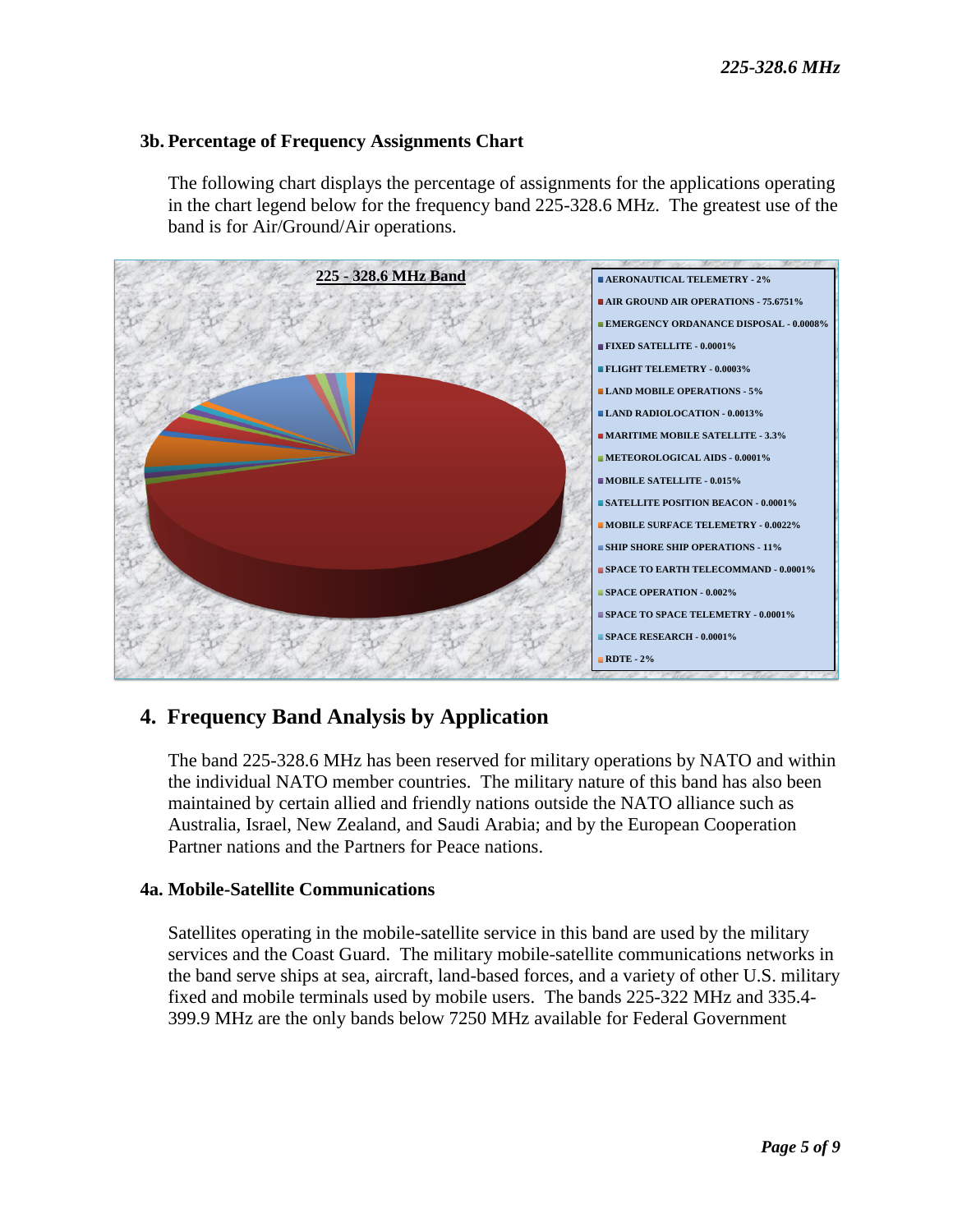mobile-satellite communications, and the narrowband satellite links are frequently the only reliable means of communications.<sup>1</sup>

The military makes extensive use of the mobile-satellite service operating in this band because the electromagnetic waves can penetrate foliage, inclement weather, and urban terrain including concrete-reinforced buildings. Small antennas can be used at the earth terminals making it easy to transport the stations. There are numerous satellite earth terminals currently in use by the military, many of which are small and portable enough to be carried deep into theaters of operation.

The Federal use of the band for mobile satellites was initiated in 1978 with the Navy's Fleet Satellite Communications System (FLTSATCOM), a constellation of five geostationary satellites operating in the band 235-322 MHz, channelized into the downlinks at 243.855- 269.95 MHz and corresponding uplinks in the band 292.85-317.325 MHz. $^2$  The Navy began upgrading the FLTSATCOM in the 1990s with the UHF Follow-On (UFO) satellites. The UFO satellites offer increased communications channel capacity over the same frequency spectrum used by the previous FLTSATCOM systems. Each UFO satellite has 39 channels with a total 555 kHz bandwidth. The satellite payload comprises 21 narrowband channels at 5 kHz each and 17 relay channels at 25 kHz.<sup>3</sup> These channels are used by the military agencies for tactical communications on land, ships, submarines, and aircraft. The Coast Guard also uses channels on the military satellites on some of their ships.<sup>4</sup>

The Department of Defense (DOD) Defense Satellite Communications System (DSCS-III) series of geostationary satellites operating in the 7- and 8- GHz bands also carry a transponder in this band called the single channel transponder (SCT) that provides communications for emergency action messages to the forces. The Military, Strategic, and Tactical Relay Satellite (MILSTAR) geostationary satellite also has mobile-satellite capability in this band, with a transponder that provides four Air Force Satellite Communications (AFSATCOM IIR) channels and a fleet broadcast channel.<sup>5</sup>

#### **4b. Aeronautical Mobile Air-to-Ground-to-Air and ATC Communications**

The military agencies, National Guard units, the Coast Guard, and the FAA are the heaviest users of the band 225-328.6 MHz, using the band for critical air-to-ground-to-air communications systems. The military agencies and National Guard units use the band 225- 328.6 MHz for various types of aeronautical communications, e.g., for training flights and air-traffic-control functions such as ground control, approach control, enroute aircraft separation, and in-flight refueling services. The Air Force, Army, Navy, and the FAA have

<sup>&</sup>lt;sup>1</sup> Statement by VADM H.A. Browne, USDEPCINCSPACE, SWarF 2000 Interim Report, July 18, 2000.

<sup>2</sup> *Department of Defense Interface Standard, Interoperability Standard for Single-Access 5-kHz and 25* 

*kHz Satellite Communications Channels*, MIL-STD-188-181A, Appendix A, March 31, 1997.

<sup>&</sup>lt;sup>3</sup> Fact Sheet, *Ultra High Frequency Follow-On (UFO) Program*, PMW 146, Navy Communications Satellite Programs, Program Executive Officer for Space, Communications, and Sensors, San Diego, CA, Revised March 1, 1999.

<sup>4</sup> *Spectrum Management for the 21st Century, The President's Spectrum Policy Initiative*, Dept. of Commerce, March 2008, at B-215. (The Federal Strategic Spectrum Plan).

<sup>5</sup> *Milstar Satellite Overview*, Lockheed Martin Fact Sheet, January 10, 2002.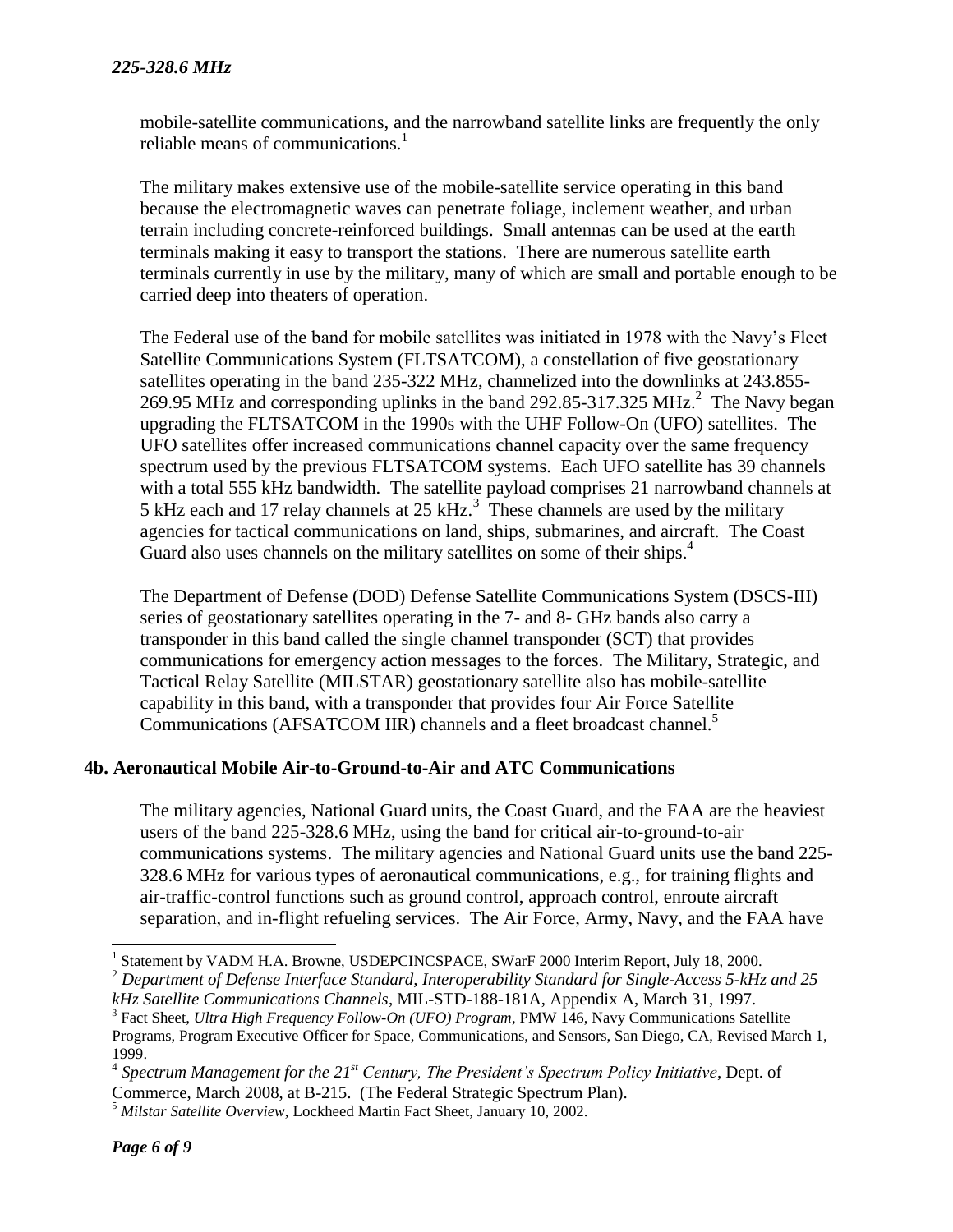thousands of frequency assignments for air-to-ground-to-air communications in the band 225-328.6 MHz. Most of these assignments are to ground stations.

The Coast Guard uses the band on its maritime search-and-rescue aircraft and other aircraft for air-to-ground-to-air communications. The military agencies, National Guard units, and the FAA make extensive use of the band 225-328.6 MHz which alleviates possible impact of the national airspace civilian air-to-ground-to-air communications operating in the bands within 117.975-137 MHz. Thus, the Federal use of the band 225-328.6 MHz for aeronautical communications plays an important part in national defense and security, and to control the nation's airspace.

The band 225-328.6 MHz is also used for essential communications by a number of other agencies such as NASA, DOE, and DOC. NASA uses the band for aircraft communications, and for International Space Station (ISS) communications during Extravehicular Activity (EVA); and DOC uses the band on National Oceanographic and Atmospheric Administration (NOAA) hurricane-hunter aircraft, and on ground stations to communicate with other hurricane-hunter aircraft.

#### **4c. Air-to-Ground-to-Air and Air-to-Air Aeronautical Mobile Communications**

The military agencies use the band 225-328.6 MHz for a major tactical communications system to provide anti-jam, secure, frequency-hopping radio communications for tactical airto-air and air-to-ground-to-air communications. The uses include coordination and vectoring of aircraft to targets, and large scale training exercises.

For example, the major radio communications systems are deployed on all rotary wing aircraft, and are used by all operational aviation units, air traffic services, and units. The radio communications system enables interoperability communications among Air Force, Navy, Army, and NATO units.

#### **4d. Search and Rescue Communications on 243 MHz**

The footnotes 5.111, 5.199, and 5.256 were adopted by the International Telecommunication Union and are incorporated into the U.S. Table of Frequency Allocations. Among other things, these footnotes provide for the use of the 243 MHz frequency for search and rescue purposes.

The frequency 243 MHz is used on the radios onboard most Federal aircraft as a special channel, called a "guard" channel that is used for distress and safety purposes, including search and rescue. The 243 MHz channel is always activated on aircraft and ground systems even though another channel may be in use on a transceiver operating in the band. For example, a military aircraft in distress could make an emergency distress call for assistance on 243 MHz, and all other aircraft or ground stations in the area would hear it immediately and take action.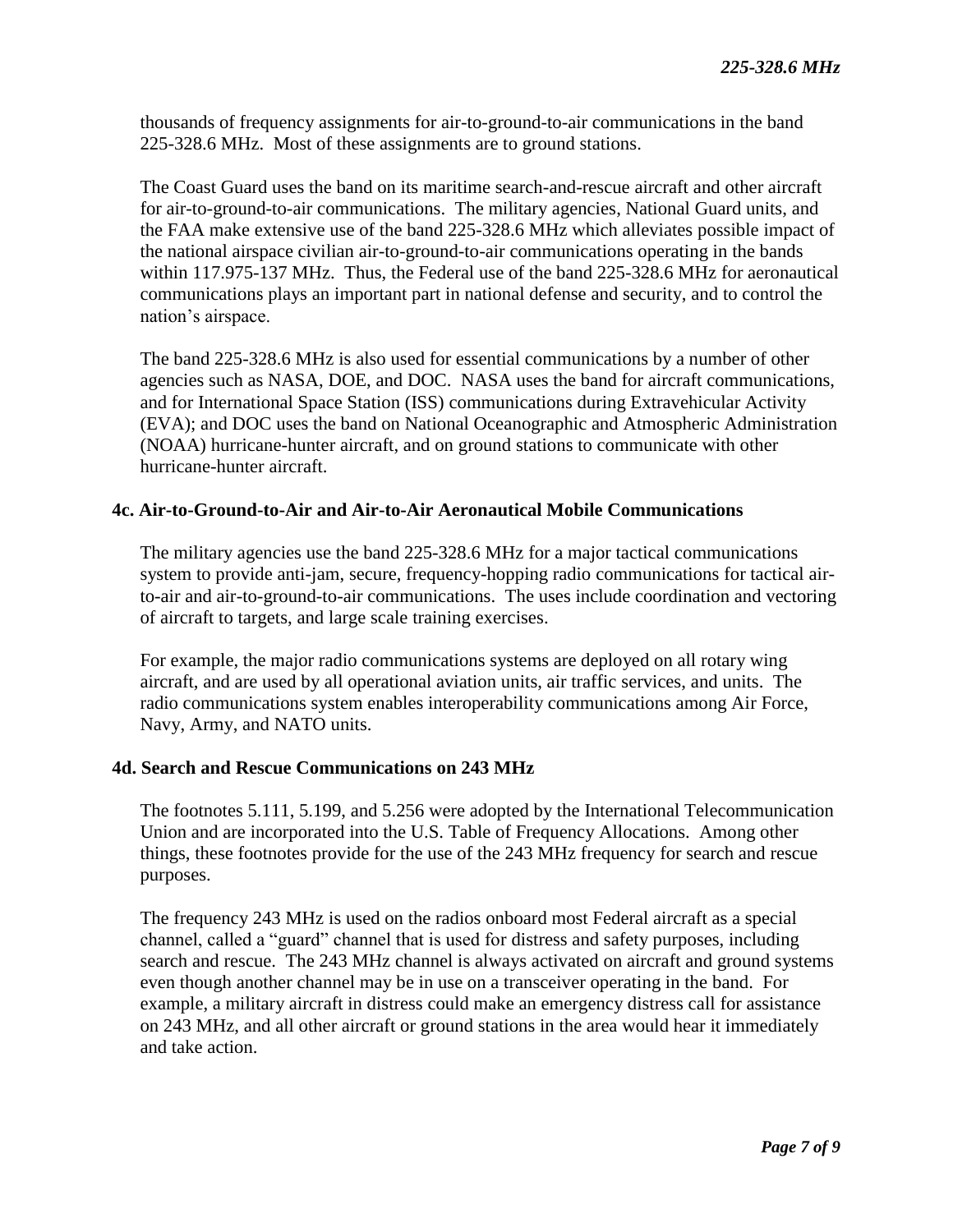## **4e. Ship-to-Shore-to-Ship and Ship-to-Ship Maritime Mobile Communications**

The Navy, Coast Guard, and NASA use the band 225-328.6 MHz for tactical and non-tactical operations such as ship-to-air-to-ship and ship-to-ship for clear and secure voice communications. The Coast Guard also uses the band for a secure data communications link.<sup>6</sup>

#### **4f. Land Mobile and Fixed Service Point-to-Point Communications**

The military agencies use the band 225-328.6 MHz for tactical and non-tactical land mobile and fixed service point-to-point communications. The most extensive use is by the Army's Area Common User System (ACUS), consisting of both land mobile and fixed communications systems. The mobile version uses mobile subscriber equipment (MSE) that functions like a cellular communications network, capable of providing communications to many users.

The fixed communications part of the ACUS is a high capacity line-of-sight point-to-point radio system. The radio provides voice and data communications over paths up to 70 miles. The system can use various data rates, with the highest being 34 Mbps, and it has a feature that provides a spectrum scan to detect spectrum congestion to identify frequencies to maximize link availability.

#### **4g. Aeronautical Telemetry**

The Navy makes extensive use of the band for aeronautical telemetry, and DOE also uses the band for this purpose. The Navy uses the band for flight testing of military aircraft. The military agencies also use this band for telemetry systems for rocket testing.

## **4h. Research and Development, Testing, and Evaluation**

The military agencies use the band for research, development, testing, and evaluation of various types of communications and sensing systems. The military agencies operate training center instrumentation systems in this band for data links connecting battle simulation systems on participants' platforms (airborne, shipborne, or surface) to central processing facilities.

#### **4.i Radio Astronomy Observations**

Radio astronomy observations of the 322.0-328.6 MHz band, including the deuterium line, are carried out at a number of U.S. radio observatories, including the Massachusetts Institute of Technology Haystack Radio Observatory, the Allen Radio Telescope, the 305-meter Arecibo Radio Observatory in Puerto Rico operated by SRI International, Universities Space Research Association, and Universidad Metropolitan under cooperative agreement with the National Science Foundation (NSF), the Green Bank Telescope, the Very Large Array and the Very Long

l <sup>6</sup> Federal Strategic Spectrum Plan at B-16.